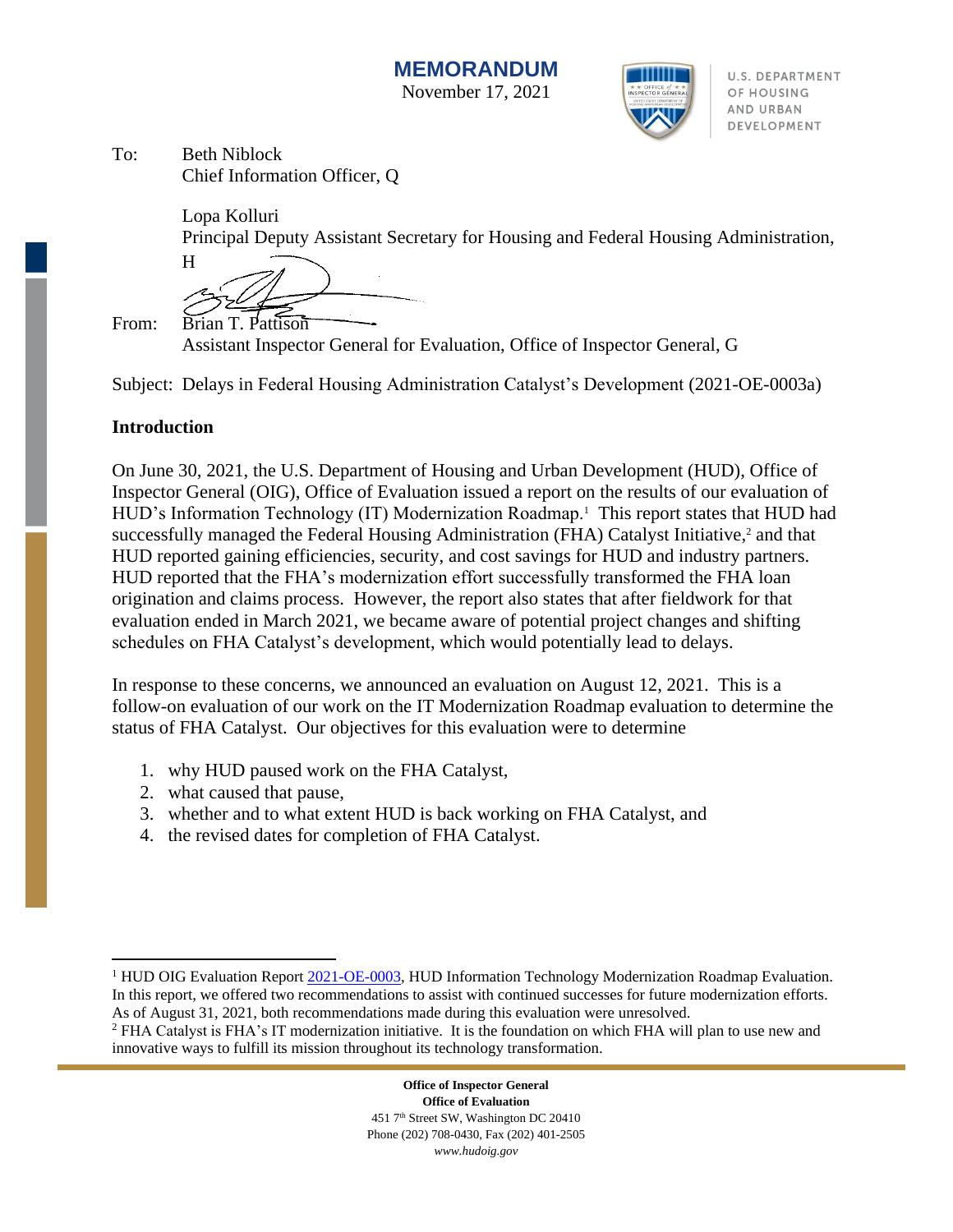### **Results in Brief**

In February 2021, Office of the Chief Information Officer (OCIO) identified funding risks with the development contract under which HUD contracted for FHA Catalyst's development. In response, HUD officials took steps to slow FHA Catalyst spending on the contract while awaiting approval for additional contract funds. Despite efforts to slow project spending, it was not enough to prevent funding shortfalls before the contract's base year end. Poor contract oversight enabled OCIO to exhaust funds before the end of the base year, which stopped work on FHA Catalyst. Additionally, several issues also hindered FHA Catalyst development activities. As of August 2021, HUD had resumed FHA Catalyst development work at limited capacity. As of October 2021, HUD estimated that it would complete FHA Catalyst development in March 2025.

### **Background**

### FHA Catalyst Is a Single-Platform Portal Aimed at Improving Single Family Loan Processing

According to HUD, FHA Catalyst is replacing FHA's siloed approach to insurance endorsement, claims payments, and risk management. Using FHA Catalyst, lenders will interact with FHA throughout the life cycle of the loan through an online single-platform portal. By moving to an online single-platform portal, FHA is eliminating approximately 75 million sheets of paper from previous paper-based binder and claim submissions. With associated workflow, business rules, and data architecture, FHA Catalyst will enhance and simplify lenders' experience working with FHA. HUD further states, the modernization will transform FHA's single-family loan processes to decrease cost, reduce risk and fraud, and bring FHA in line with current industry practices. When complete, FHA Catalyst will provide full life-cycle and servicing support for single-family loans. FHA Catalyst will enable FHA to manage its program and processes more efficiently and effectively, benefiting those who do business with FHA.

#### HUD's OCIO Manages FHA Catalyst

Two offices within HUD's OCIO oversee FHA Catalyst. The mission of the Office of the Chief Digital Services Officer (CDSO) is to deliver state-of-the-art digital products and services, transforming the way HUD does business. It delivers digital products and services through IT modernization projects to enhance HUD's data analytics and operational efficiencies. The Office of Business and IT Resource Management (BIRM) is OCIO's business manager, supporting OCIO in its delivery of enterprise-wide solutions. BIRM has responsibilities for human and financial resource management, including OCIO funds control, budget execution, internal controls, and acquisition management.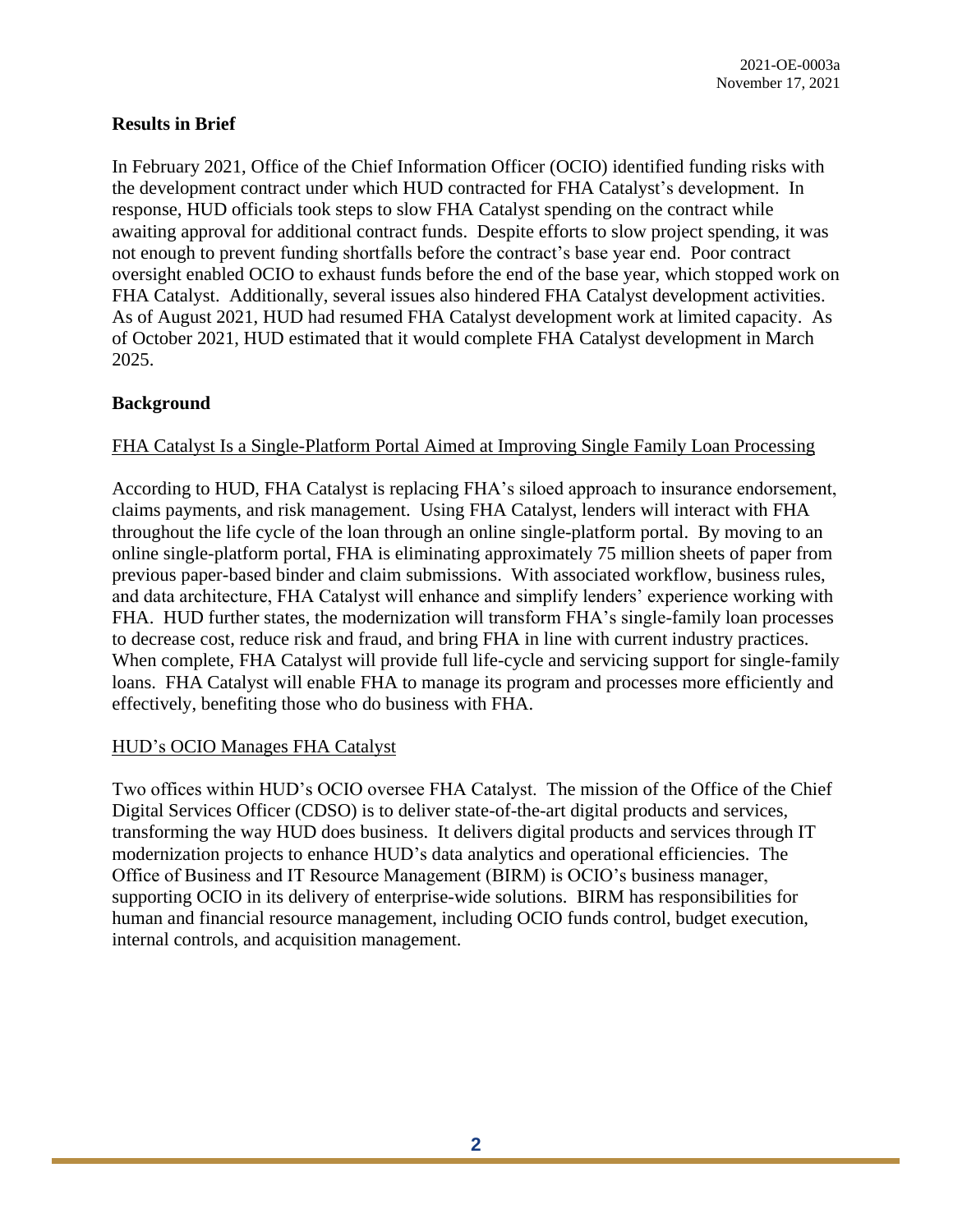### FHA Catalyst Development Work Is Supported by Two Contracts With Pyramid Systems

FHA Catalyst began with a Housing Modernization Charter in April 2019. Full development of FHA Catalyst began in 2020 using agile principles<sup>3</sup> to minimize risk throughout the development. This agile modernization approach allows for reprioritization of tasks to quickly respond to development needs.

The development of FHA Catalyst and a range of other HUD IT modernization initiatives<sup>4</sup> are led by the contractor Pyramid Systems, Inc. HUD has an interagency agreement<sup>5</sup> with the General Services Administration (GSA), which has contracted with Pyramid Systems for this work.

Two separate contracts with Pyramid Systems support FHA Catalyst development work. The first is the Salesforce Refactoring and Implementation Services (SRISS) contract and the second is the IT Development, Implementation and Deployment of Salesforce Licenses (DIDSL) contract. HUD is customizing the Salesforce application platform as a service for FHA Catalyst. The SRISS contract is critical for HUD's successful expansion and full-scale utilization of Salesforce to provide support services for SRISS. Similarly, the DIDSL contract provides professional and consulting services in support of the expansion, implementation, and use of the Salesforce application platform.<sup>6</sup>

### To Use Funding for FHA Catalyst, HUD Must Comply With Congressional Reporting Requirements

As of May 2021, the total FHA Catalyst development cost was estimated to be \$92 million. In HUD's October 2021 performance plan submission, HUD reported that it spent approximately \$36 million, or 39 percent, of the estimated development cost.

The appropriations acts<sup>7</sup> providing IT funds require HUD to submit an expenditure plan for any development, modernization, and enhancement (DME) activities exceeding 10 percent of the total appropriated amount. The fiscal year (FY) 2021 Appropriation Act's joint explanatory statement directs<sup>8</sup> HUD to provide quarterly FHA Catalyst updates to Congress that compares

<sup>&</sup>lt;sup>3</sup> Agile project management is an iterative approach to delivering a project throughout its life cycle. Agile life cycles are composed of several iterations or incremental steps toward the completion of a project. They are frequently used in software development projects to promote velocity and adaptability because developers can adjust as they go along rather than following a linear path. The agile approach aims to release benefits throughout the process rather than only at the end.

<sup>&</sup>lt;sup>4</sup> There are 16 other initiatives under this agreement. These other initiatives were outside the scope of this evaluation.

<sup>&</sup>lt;sup>5</sup> The interagency agreement describes the terms and conditions that govern the assisted acquisition between GSA and HUD.

<sup>6</sup> Of the two contracts used for FHA Catalyst development, the DIDSL contract did not create a pause in FHA Catalyst development. The scope of the DIDSL contract is to acquire professional and consulting services in support of expansion, implementation, and use of the Salesforce application platform.

<sup>7</sup> The appropriation acts in FY 2019 and FY 2020 required an expenditure plan and the FY 2021 required a performance plan.

<sup>8</sup> Committee reports contain these directives.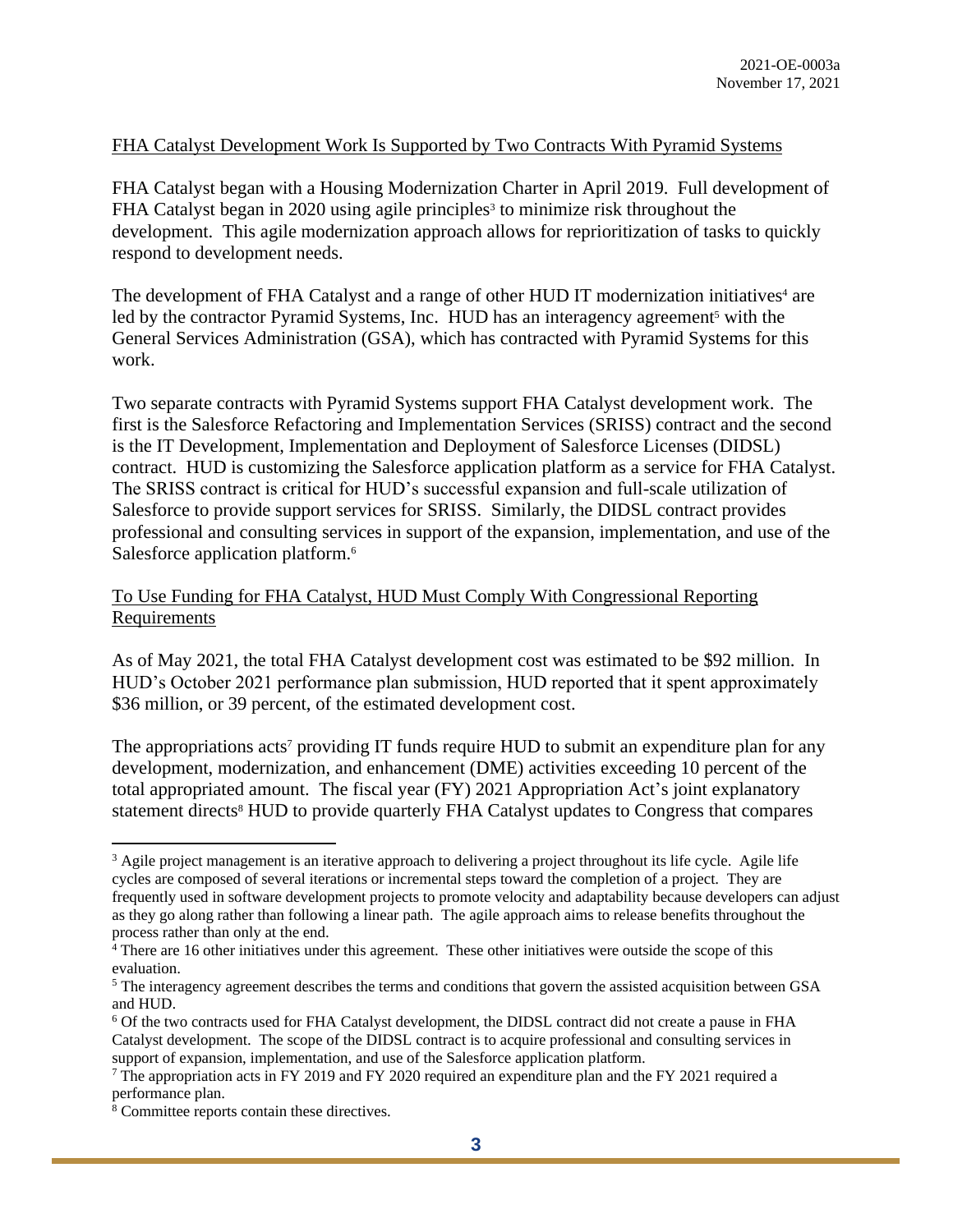the expenditure plan against actual performance approval (also known and referred to in this memorandum as a performance plan). OCIO officials within BIRM told us HUD could not obligate more than 10 percent of the total appropriated amount without Congressional expenditure plan approval.

Figure 1 below shows a timeline of actions taken by the Subcommittees on Transportation, Housing and Urban Development, and Related Agencies, GSA, and HUD on FHA Catalyst's development.

**Figure 1 –Timeline of events related to the development of FHA Catalyst** 

# 2019 202

# **FEBRUARY**

In FY 2019, Congress provided \$20 million to FHA Single Family (SF) IT

# **NOVEMBER**

HUD submitted FY 2019 FHAIT DME plan to Congress on 11/13/2019

### DECEMBER

In FY 2020, Congress provided \$20 million to FHA SF IT

**MARCH** 

Congress approved FY 2019 FHA IT DME plan on 3/9/2020

\$2 million of FY 2019 FHA SF IT funding obligated to GSA for SRISS contract base year on 3/25/2020

# **OCTOBER**

HUD submitted FY 2020 FHA IT DME plan to Congress on 10/22/2020

# **DECEMBER**

In FY 2021, Congress provided \$20 million to FHA SF IT

# FEBRUARY

Congress approved FY 2020 FHA IT DME plan on 2/17/2021

**MARCH** SRISS contract funding exhausted by 3/15/2021

Pyramid Services provided over \$2 million of development services under the base year of the **SRISS** contract

SRISS contract option year exercised on 3/30/2021

**MAY** 

HUD submitted FY 2021 FHAIT DME plan to Congress 5/25/2021

JULY

GSA issued a stop work order for all development work on 7/1/2021

GSA executed the TDL as part of the stop work order cancelation modification on 7/22/2021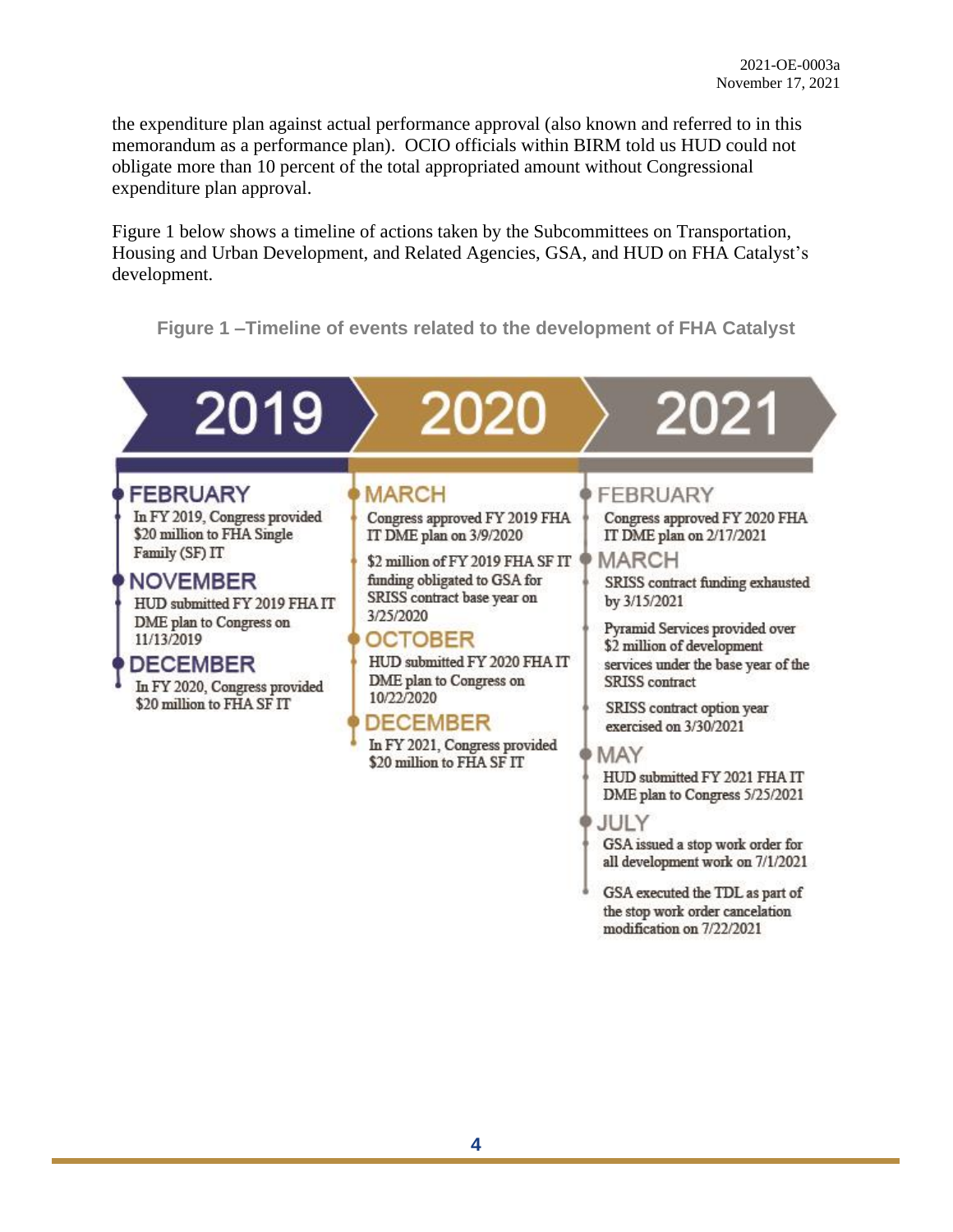### **Methodology**

To meet our evaluation objectives, we reviewed

- documentation HUD OIG received during the IT Modernization Roadmap evaluation related to FHA Catalyst;
- Executive Steering Committee meeting agendas and minutes; and
- HUD's interagency agreement with GSA, including all modifications.

We also conducted 13 interviews and briefings with personnel from OCIO, GSA, and Pyramid Systems who we considered subject-matter experts and were best positioned to speak about the interagency agreement, HUD's contracting process for FHA Catalyst, or FHA Catalyst project management.

We completed this evaluation under the authority of the Inspector General Act of 1978 as amended and in accordance with the Quality Standards for Inspection and Evaluation issued by the Council of the Inspectors General on Integrity and Efficiency (January 2012).

### **Scope**

The scope for this evaluation is limited to FHA Catalyst development activities occurring between March 31, 2021, the end of fieldwork for the IT Modernization Roadmap evaluation, and August 31, 2021. This scope period was intended to allow us to determine the condition and causes of delays with FHA Catalyst. We included information in this memorandum that fell outside our initial scope so as to include the most current information available at the time of issuance of our report specific to estimated timelines for completion and known expenditures related to FHA Catalyst.

### **Results**

### Poor Contract Oversight Allowed OCIO to Exhaust Funds Prematurely Which Stopped Work on FHA Catalyst

Poor contract oversight allowed unauthorized parties to assign work on the SRISS contract. This poor oversight resulted in a stop on SRISS contract work, which included all FHA Catalyst development work, for a period of 3 weeks.

HUD and Pyramid Systems did not follow established work assignment roles as defined in the performance work statement for the SRISS contract. The performance work statement states that the contracting officer is the only authorized government agent who can assign work on the contract. The CO may delegate authority to direct work to a COR; project managers in this instance are not CORs. An OCIO official within BIRM with direct knowledge of OCIO's contracts told us that FHA Catalyst project managers were assigning work to Pyramid Systems, and Pyramid Systems was completing work based on those assignments. GSA acquisition oversight officials serving on the SRISS contract also told us that they were concerned about certain work assignments.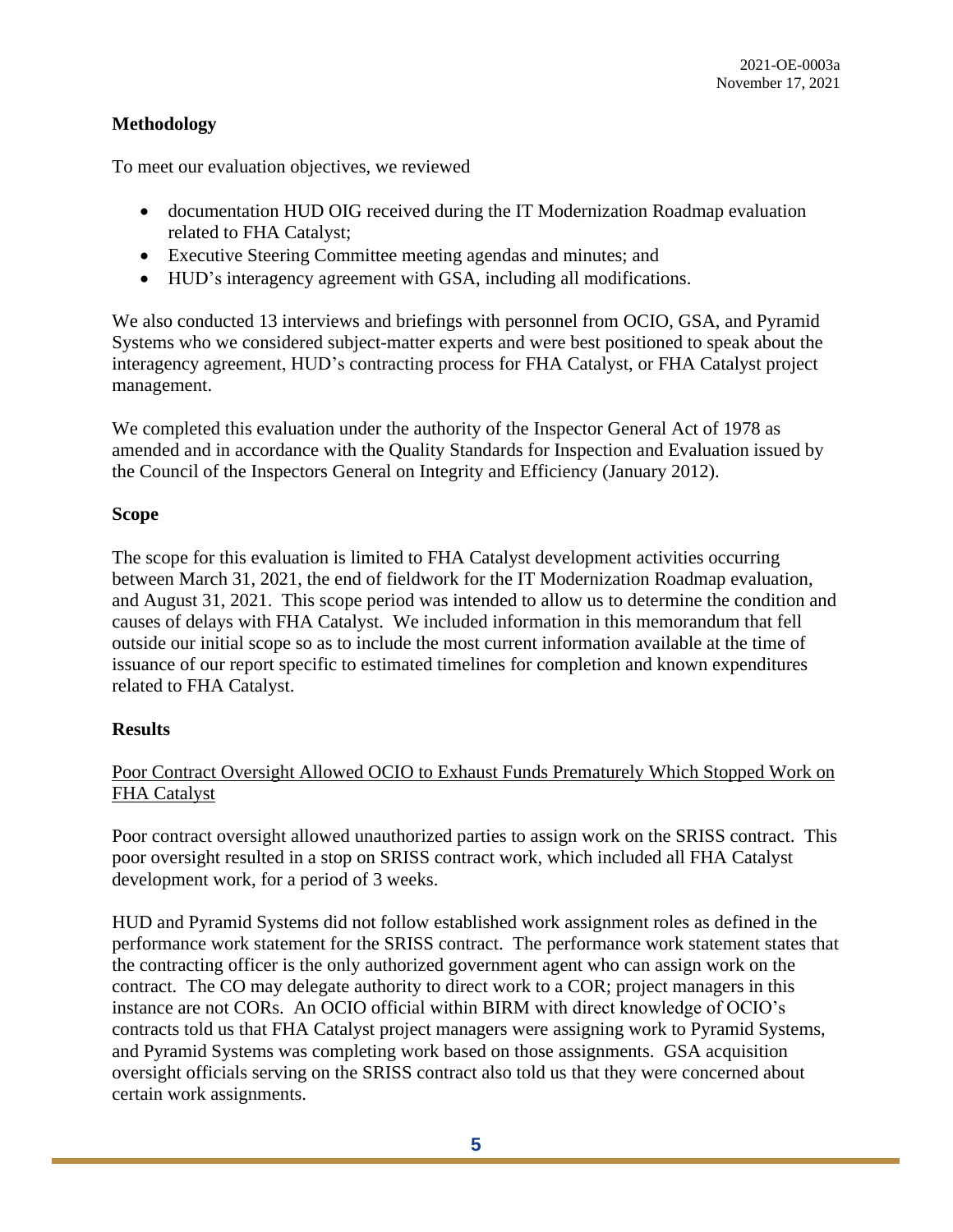Unauthorized work assignments directly impacted the available contract funding due to the SRISS contract's labor hour structure. Labor hours provide flexibility to manage projects effectively, but also introduce risk if not managed according to contract terms. As stated earlier, project managers assigned work on the contract, despite not being authorized to assign such work. In doing so, those project managers directed Pyramid Systems to use labor hours and spent contract funds, directly decreasing the limited overall funding availability.

In July 2021, GSA and OCIO officials took steps to stop the unauthorized personnel from assigning work on the SRISS contract. GSA officials told us that they engaged directly with the SRISS contract COR, TPOC, and Pyramid Systems to review the contract language and ensure that staff members from each organization clearly understood their respective work assignment roles and responsibilities. Then, officials from GSA, HUD, and Pyramid Systems collaborated to draft a detailed technical direction letter (TDL), which provided technical direction and clarified tasks. The TDL covered other important details, such as how to manage the contract labor hours. It also explicitly prohibited Pyramid Systems from performing work exceeding established labor hour and cost ceilings.<sup>9</sup> A representative from each organization signed the TDL in July 2021.

Despite Identifying Funding Issues in February 2021, OCIO Did Not Act Quickly to Avoid Exhausting Contract Funding and Stopping FHA Catalyst Work Before the End of the Contract's Base Year

In February 2021, OCIO identified funding risks with the SRISS contract. OCIO officials within BIRM identified FHA Catalyst's high burn rate<sup>10</sup> relative to remaining base year<sup>11</sup> contract funds as a significant risk and informed OCIO officials within CDSO of this issue. OCIO officials within BIRM projected that the FHA Catalyst initiative would exhaust its funding from the base year contract around the first week of March 2021 based on the burn rate at that time.

In response, HUD officials took steps to slow FHA Catalyst spending on the SRISS contract while awaiting congressional approval for additional contract funds. BIRM officials coordinated with officials in OCIO's CDSO to slow spending and thereby prevent OCIO from exhausting base year contract funds before the end of the base year, March 29, 2021. OCIO prioritized certain FHA Catalyst workstreams<sup>12</sup> to slow overall SRISS contract spending. OCIO officials within BIRM and CDSO jointly reviewed the development workstreams to determine which workstreams could be delayed or eliminated to conserve remaining base year contract funds. As a result, the Executive Steering Committee prioritized the five most important FHA Catalyst workstreams and requested cuts based on priority order. OCIO officials within BIRM and

<sup>9</sup> Per acquisition.gov, the general definition of a cost ceiling provides the assumption of a reasonable proportion of risk by the contractor and once established, may be adjusted only by contract clauses providing the equitable adjustment or other revision of the contract price under stated circumstances.

<sup>&</sup>lt;sup>10</sup> The U.S. Government Accountability Office's Cost Estimating and Assessment Guide, Best Practices for Developing and Managing Program Costs (GAO-20-195G), defines the burn rate as the actual cost of work performed.

 $11$  The base year is March 30, 2020 to March 29, 2021.

<sup>&</sup>lt;sup>12</sup> The term "workstreams" is used to describe groups of activities that flow logically together. In FHA Catalyst development, the workstreams represent various capabilities being developed in each development module.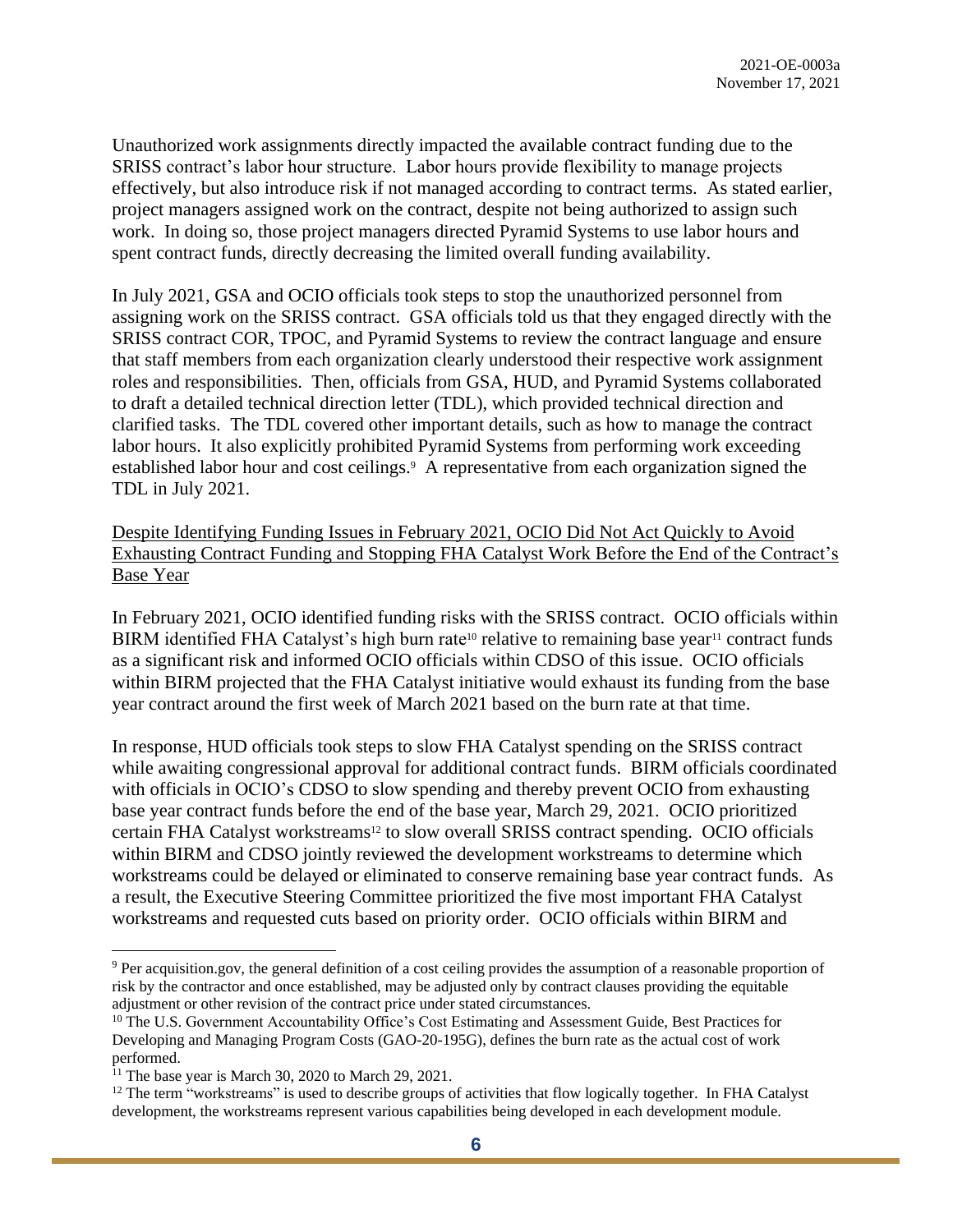CDSO agreed to continue work on three of the five highest priority FHA Catalyst workstreams for the remainder of the contract base year.

Despite efforts to slow project spending by pausing lower priority FHA Catalyst workstreams, these steps were not enough to prevent existing funding shortfalls before the SRISS contract's base year end. By March 15, 2021, OCIO had exhausted its base year funding for the SRISS contract. <sup>13</sup> From March 15, 2021 through March 29, 2021, Pyramid Systems continued performing development work "at-risk,"<sup>14</sup> which is when a contractor performs work when funds have not been appropriated or allocated. OCIO received more than \$2 million in development services from Pyramid Systems during this at-risk period. On March 29, 2021, GSA modified the SRISS contract to obligate approximately \$837 thousand in funding while also exercising the contract's option year to start on March 30, 2021. On July 1, 2021, upon HUD's request, GSA issued a stop work order,<sup>15</sup> which stopped all FHA Catalyst development work.<sup>16</sup> A Pyramid Systems official said Pyramid Systems chose to continue working at-risk because they believed the work was important and they did not want HUD negatively impacted by stopping work. They added that if they had to stop work, it would be challenging to stop and restart later. It was, therefore, easier to keep development moving.

#### Additional Issues Hindered FHA Catalyst Development Activities

Several issues further hindered FHA Catalyst development activities on the SRISS contract. Namely, HUD experienced turnover of key operational and leadership positions essential to influencing the oversight and direction of FHA Catalyst development. The time required to coordinate with GSA to modify the contract limited HUD's ability to make agile contract changes. Similarly, directives to obtain approval from Congress hindered HUD's ability to obligate funding timely when urgent needs arise. We also observed that HUD officials disagreed about the extent to which the SRISS contract structure and funding ceiling impacted FHA Catalyst development activities.

#### *Staffing Changes Within HUD Hindered Contract Direction*

Internal HUD staff changes hindered communication about SRISS contract activities. During the SRISS contract's base year, primary and alternate TPOCs oversaw contract operations at different times. The TPOC serves as an integral interface among GSA's contracting officer, COR, and the contractor. Because primary and alternate TPOCs transitioned on the contract, information about contract activities did not flow seamlessly among organizations working on FHA Catalyst's development. At different times during the contract's base year, the primary and

 $<sup>13</sup>$  During fieldwork for this evaluation, HUD and external parties told us that the invoices submitted for the base</sup> year of the contract were still under review. Our fieldwork for this evaluation ended August 31, 2021 or approximately 5 months after the end of the base year, which ended on March 29, 2021.

 $14$  HUD officials used the term "at risk" to define the period when the contractor was working without guarantee of payment.

<sup>&</sup>lt;sup>15</sup> GSA administers the contract with Pyramid Systems. GSA's staff are the contracting officers and have sole authority to issue the stop work order, by means of a contract modification.

<sup>&</sup>lt;sup>16</sup> The stop work order included all SRISS contract work including development of FHA Catalyst.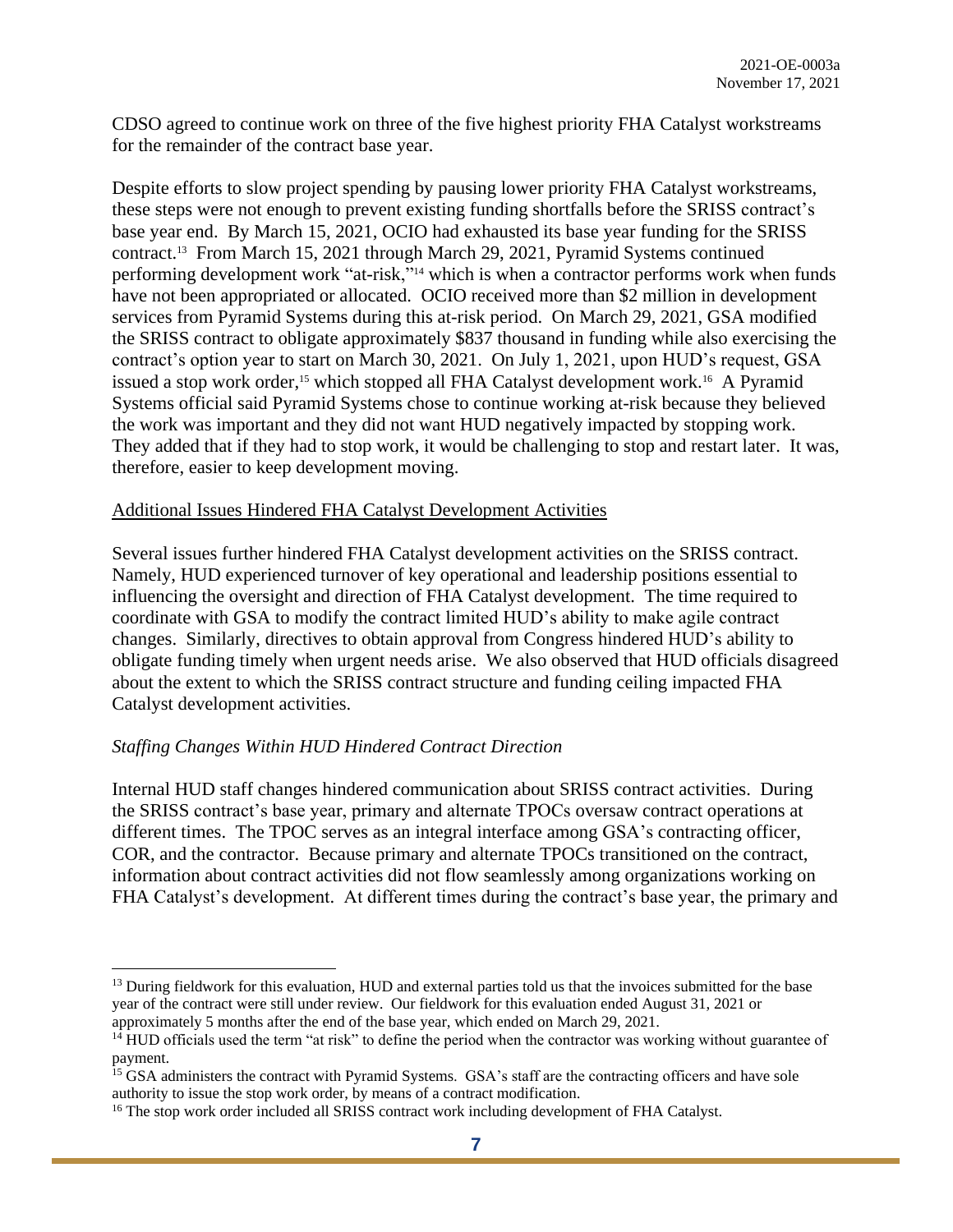alternate TPOCs also had to reconcile and validate (1) the work performed by Pyramid Systems, (2) the invoices Pyramid Systems billed, and (3) the remaining contract funds.

Additionally, leadership turnover due to the Presidential transition in 2021 resulted in vacancies within the Executive Steering Committee. Executive Steering Committee members influence project planning for IT modernization efforts by evaluating project progress, addressing critical decisions, and establishing new priorities. As of June 2021, the Executive Steering Committee was comprised of the following HUD officials:

- Principal Deputy Assistant Secretary for Housing
- Associate General Deputy Assistant Secretary for Housing
- Special Assistant, Office of Secretary
- Deputy Assistant Secretary for Single Family Housing
- Associate Deputy Assistant Secretary for Single Family Housing
- Deputy Assistant Secretary for Finance and Budget
- Chief Digital Services Officer
- Additional CDSO staff

However, due to the Presidential transition, several of the politically appointed positions with Executive Steering Committee membership were vacant. A former FHA official told us that in February 2021, the Executive Steering Committee was temporarily disbanded, and committee meetings paused for at least 70 days. <sup>17</sup> As a result, the Executive Steering Committee was not actively directing FHA Catalyst development. However, some of the remaining committee members discussed contract related topics for FHA Catalyst. For example, OCIO officials discussed contract funding concerns related to FHA Catalyst workstreams and lead times on procurement actions impacting HUD's access to contract funds. If the committee had not paused its meetings, all committee members could have reviewed these issues, discussed their impact, and decided on how to address them.

### *Lead Times for Certain Requirements Limited HUD's Ability To Make Agile Contract Changes*

The lead times needed to meet certain contractual and congressional requirements limited HUD's ability to make agile changes to the SRISS contract. Although detailed planning can mitigate the risk that these lead times pose to contract execution, the lead times limited HUD's flexibility when circumstances changed or urgent needs arose.

HUD uses GSA's assisted acquisition services for FHA Catalyst development work. GSAassisted acquisitions require lead time to modify contracts. GSA's procurement action lead time for any contract modification, including modifications to add contract funds, is 45 days. When urgent needs arise, this lead time adds additional challenges for HUD programs that need to add funding to their contracts quickly. For example, although Congress approved the FY 2020 FHA IT DME funds on February 17, 2021, there was no mechanism to modify the contract's first option year to add funding sooner than 45 days or before April 3, 2021. As stated earlier,

<sup>&</sup>lt;sup>17</sup> The committee had not met during our scope period until April 14, 2021. April 14, 2021 meeting minutes, and review of prior meeting minutes, indicated the committee had not met since January 28, 2021.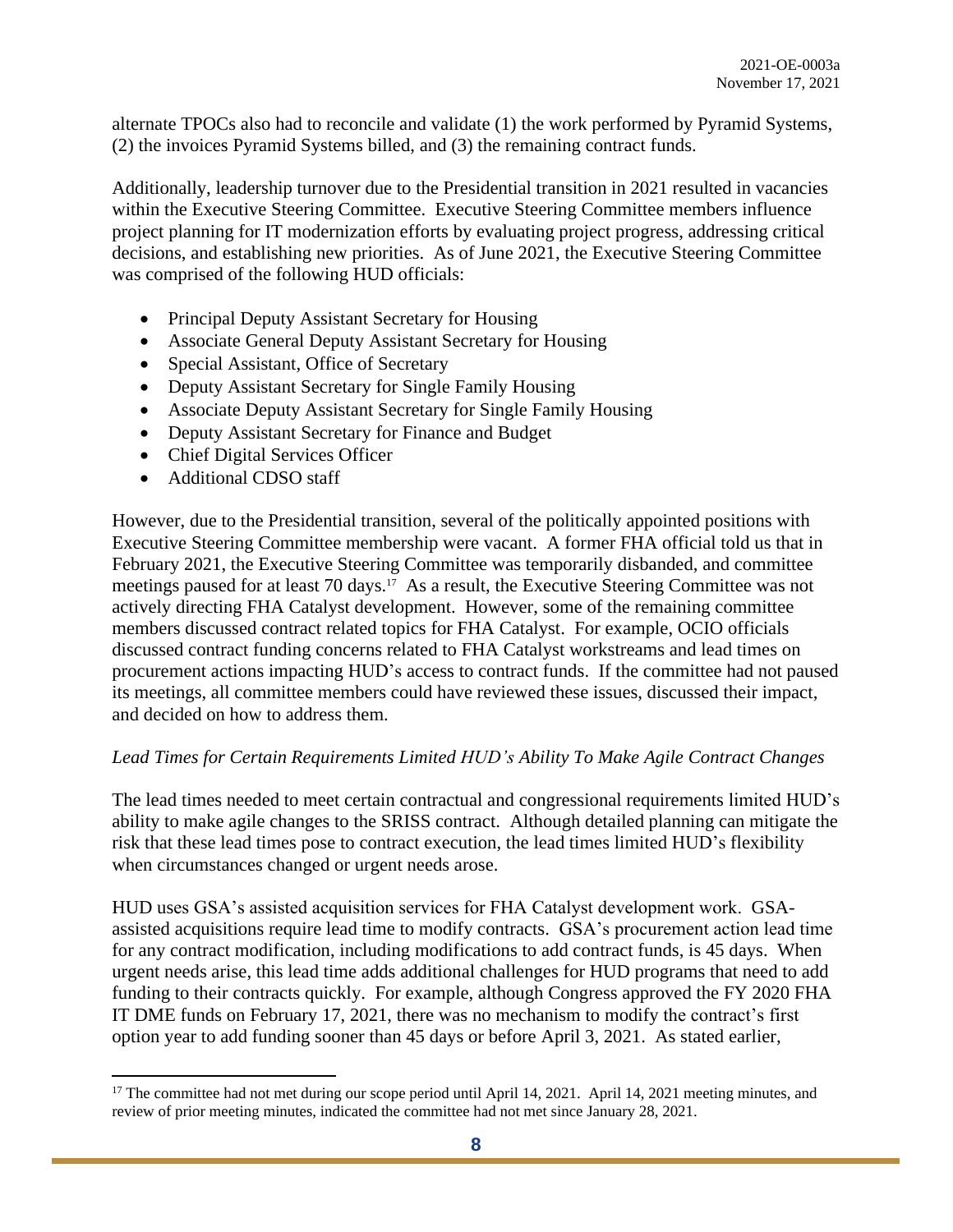officials within BIRM estimated that the contract would exhaust its available funding by early March 2021. Therefore, any attempted modifications to obligate funds to the SRISS contract could not be completed before funds had run out.

Additionally, congressional DME funding request lead times introduced uncertainty into the contract funding planning process. The appropriations acts providing funds require HUD to submit for approval IT DME expenditure plans before HUD can obligate more than 10 percent of approved DME funds. 18 OCIO officials said HUD was not permitted to obligate additional funds for FHA Catalyst development while awaiting approval. According to HUD officials, this process is lengthy and continues to evolve. For example, for the FY 2019 Appropriation Act enacted on February 15, 2019, HUD submitted the FY 2019 FHA IT DME plan to Congress on November 13, 2019 and received plan approval on March 9, 2020. The period between the enactment of the law and HUD's submission was approximately 9 months. Additionally, for the FY 2020 Appropriation Act enacted on December 20, 2019, HUD submitted the FY 2020 FHA IT DME plan to Congress on October 22, 2020 and received plan approval on February 17, 2021. The period between the enactment of the law and HUD's submission was approximately 10 months. For both submissions, the time between HUD's submission and approval was approximately 4 months, but OCIO officials within BIRM stated that they anticipated the approval would be faster. 19 At the conclusion of our fieldwork on August 31, 2021, HUD had not yet received approval for its May 25, 2021 performance plan submission.

### *OCIO Officials Disagreed About the Extent to Which the Contract Structure and Cost Ceiling Hindered FHA Catalyst Development Activities*

OCIO officials disagreed about the extent to which the contract structure and cost ceiling hindered development activities. As discussed earlier, OCIO officials within BIRM told us they identified FHA Catalyst's high burn rate as the primary reason why they requested to slow contract spending and delay workstreams in the SRISS contract base year. Conversely, OCIO officials within CDSO identified the contract's structure and ceiling limitation as the primary reason for slowed contract spending and reduced workstreams in the SRISS contract base year. OCIO officials within CDSO stated that the FHA Catalyst program was on target and within budget when OCIO officials within BIRM requested to slow contract spending and delay workstreams in March 2021. OCIO officials within CDSO noted that the SRISS contract's structure included FHA Catalyst and non-FHA Catalyst project work. They told us that, as a result, labor hours spent performing work on non-FHA Catalyst project work could still be charged to the SRISS contract, increase the total cost, and reach the contract ceiling prematurely. They also told us that they preferred FHA Catalyst development activities to be performed on a stand-alone follow-on contract to avoid such limitations. Due to this preference, it is our understanding that OCIO requested to limit the scope of the follow-on contract for FHA Catalyst development activities to FHA Catalyst development work only.

<sup>&</sup>lt;sup>18</sup> The appropriation acts referenced here are not limited to FHA Catalyst but include all IT Modernization efforts at HUD. However, the FY 2021 Appropriation Act's joint explanatory statement further clarifies this requirement for FHA Catalyst.

 $19$  At the conclusion of our fieldwork, HUD stated that its May 25, 2021 submission had not yet received congressional approval.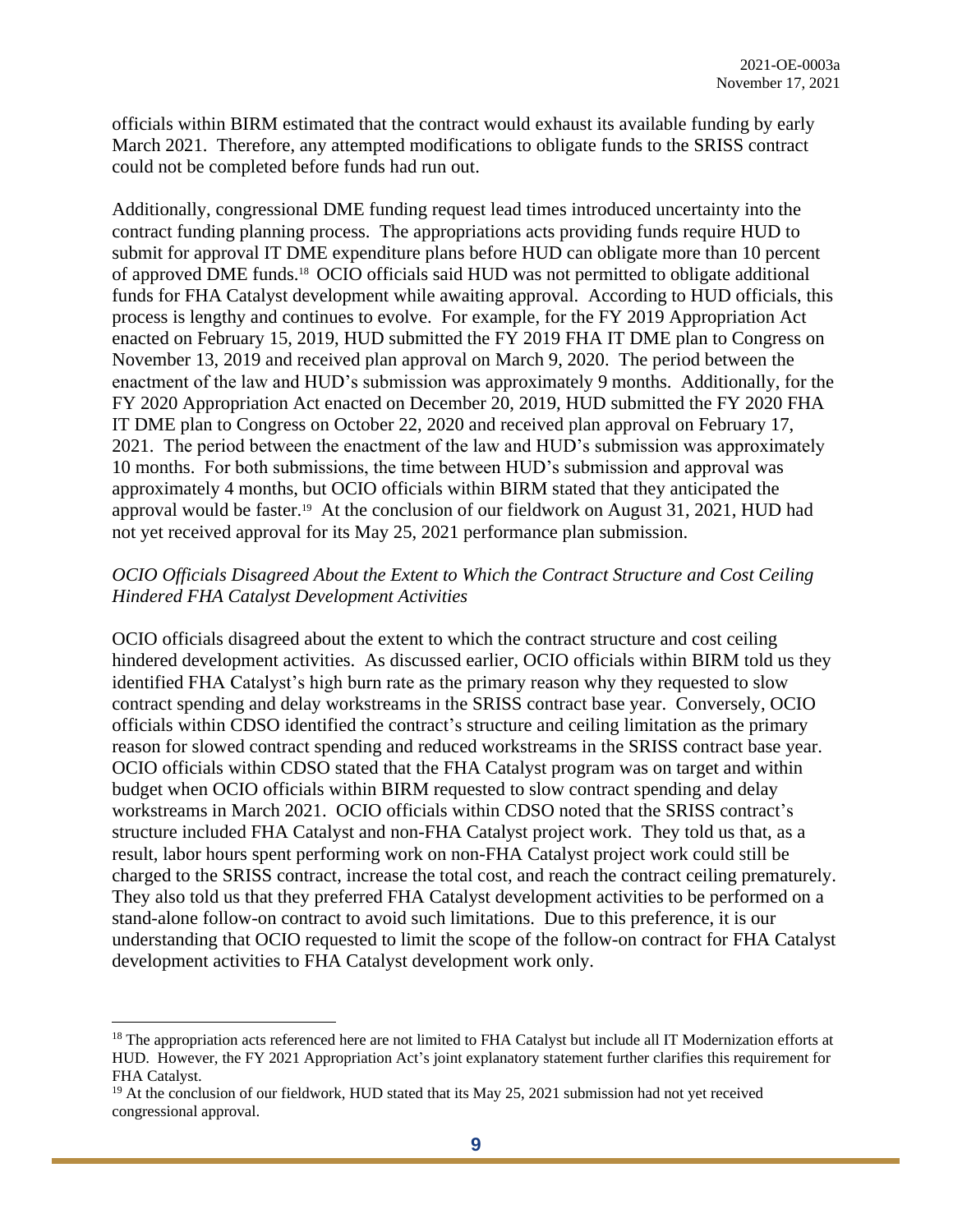### HUD Has Resumed FHA Catalyst Development Work at Limited Capacity

Pyramid Systems experienced significant staffing turnover during work stoppage. As a result of the TDL, on July 22, 2021, GSA canceled the stop work order and instructed Pyramid Systems to resume work on the SRISS contract after incorporating TDL language into the SRISS contract. Pyramid Systems resumed work on the contract at limited capacity as it had not been able to rehire all staff needed. As of August 2021, Pyramid Systems was still working to hire personnel to resume development at full capacity. During its weekly status meeting with HUD and GSA personnel involved with FHA Catalyst development, Pyramid Systems provides a development status update, identifies project risks, and updates attendees on staffing issues that impact development. An OCIO official within CDSO told us that Pyramid Systems continued to identify its staffing concerns as a project risk.

### HUD Plans To Complete FHA Catalyst in March 2025

During the scope period of our IT Modernization Roadmap evaluation, HUD submitted its most recent performance plan to Congress in December 2020. In that report, we include the timelines for completing FHA Catalyst and note that HUD's roadmaps change frequently to adjust goals, priorities, and timelines.

After we issued our IT Modernization Roadmap evaluation, HUD submitted its next official performance plan to Congress on May 25, 2021. In both the December 2020 and May 2021 performance plans, HUD's estimated completion date for FHA Catalyst was December 29, 2023. Figure 2 below shows the planned and revised estimated completion dates as of October 2021.



**Figure 2 – Estimated FHA Catalyst module completion dates as of October 2021**